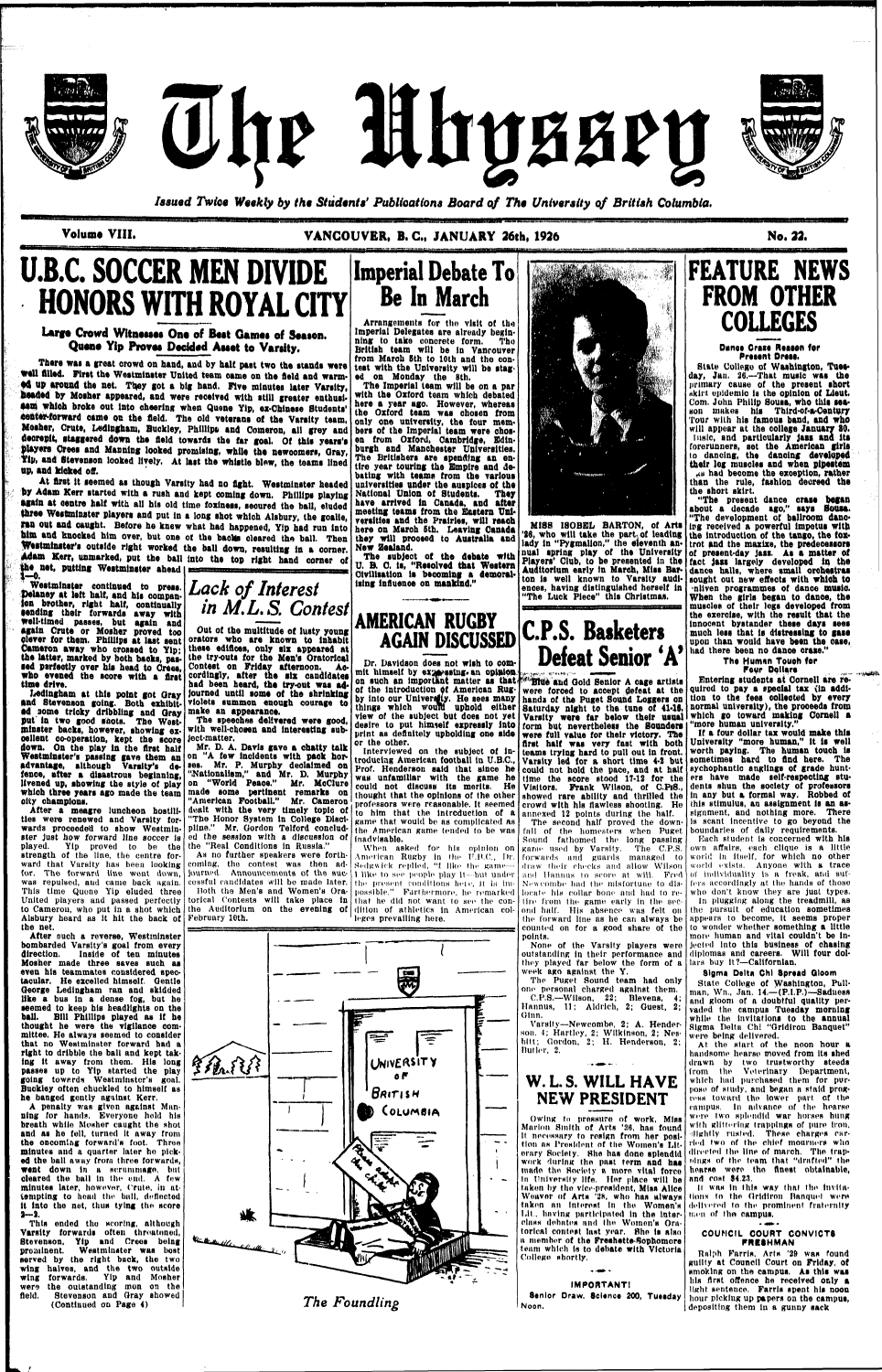**<sup>1</sup>T HE UBYSSE Y JANUARY 26TH, 1926** 

# **Sbr IbyBsri?**

(Member of Pacific Inter-Collegiate Press Association). **Issued every Tuesday and Friday by the Student Publications Board of the University of British Columbia, West Point Orey. Phone: Varsity 1434** 

**Mail Subscriptions rate: \$8. per year. Advertising rates on application.** 

**Editorial Staff** 

**BDITOR-W-CHIBF—A. Earle Birney. Senior Editors—Miss Sadie Boyles and W. Murphy. Associate Editors—David Warden, Miss Marlon Smith, Don Calvert and Miss Kathleen Baird.** 

**Feature Editors—Brie Dunn, B. Morris, and 0. Vincent. Assistant Editors—Miss Florence Cassidy, Miss Alice Weaver.** 

> **Business Staff Business Manager—Harold Q. McWtliiams. Advertising Manager—J. Btanley Allen. Ciroulatton Manager—Digby Leigh Business Assistants—Lyle Straight and T. Barnott.**

> > **Edltors-for-the-laeue:**

**Senior, Sadie Boyles; Associate, David Warden; Assistant, Alice Weaver** 

## **APATHY**

**A short tlmo npo a suction of tho student body who wished to see a secret system of discipline replaced by an open one, agitated for** an Alma Mater meeting Through mismanagement they allowed attention to be shifted to the wishes of a radical minority, and by so **doing, lost their chances for an immediate vote. The Council has since disclaimed any responsibility for calling a second meeting without formal intimation from the faction favoring open discipline, All that is necessary is a written request for an Alma Mater meeting signed by twenty students. The division opposing secret vigilantes bad evidently a larger following at the meeting than the "total abolitionists;" it is quite probable that they represented a majority at the meeting. Yet, with such encouragement, thoy have since that date apathetically let the matter drop.** 

**Some peevishly complain that "they never get what they want, and it doesn't matter anyway." Such sulkiness is unworthy of any free human being born this side of the Middle Ages. Apathy is the**  affectation of a moral second-rate, and its appearance among University students causes nothing but mischief. It was apathy in the **sity students causes nothing but mischief. It was apathy in the Newbolt affair, resulting from a misguided sense of disappointment, that stopped the pursuance of a just fight to a satisfactory conclusion. Two, possibly three important questions, in addition to that of discipline, must be voted upon by students this term. Let us hope that sulkiness will not again bo in evidence. "Without courage, conscience is a sorry guest."** 

But we are not dallying at court now. Vancouver rain and Vancouver fog at 8.30 are hardly conducive to the arousing of the chiv**alric or aesthetic emotions. That it should he "ladies first" is really no one's fault. However, if one door were for the women and**  the other for the men, there would be equal rights and opportunity. Granted, it is rather amusing to see the first in the long line of soppy **men just putting an oozy shoe on the running board, and lo! a reinforcement of "the lasses, 0 ' rushes up, and commences a flanking movement that might have shamed the Canadians at Vimy. Back goes the line again. Spencer's hand bags are already limp and wanky, and Latin books are eagerly seeping up the moisture that their system craves. And the men, even more vigorously than the women, pray for equality.** 

## **0UT.RALEIGH1NG RALEIGH**

**This matter of University transportation has always been rather a vexing question. Perhaps things would go better if a little common sonse wore used. In tho larger centres, as far as getting into busses is concerned, the "ladies first" motto is dead, and has been so for ages. This convention has no place in our modern era of common**  sense. It is not practical. It is the superficial remnant of an out**worn chivalry which passed out of order with the decay of the medieval ages and tho dawn of our modern world.** 

Let but a Homer or Sappho arise, and a new name will be placed on that panel of our Hall of Fame which already bears the name of one, Arthur Lord, beloved author of " Kitsilano.'"

**Some conventionalities we accept without a murmur. In tho days when garbage was "avalanched" through the window, the lady was "given the wall" in order that tho remains of the vegetable salad might have a better chance of catching her man in the face. Today the barrage has shifted. But man still retains his "bumper" position in absorbing most of the rain and mud swished up by balloon tires, thus affording protection to the delicate silk hosiery now in vogue. At least there is an element of common sense here. But in this bus proposition—women are crying out for equality. Give it to them, by all means, we say. They have taken over what were regarded as man's privileges; they drink and smoke and swear. Why not? The Ubyssey has always stood for emancipation, and backs up Bobbie in the claim:** 

**"His prentice hand lie tried on man.** 



**And then he made the lasses 0."** 

Through the hallway as if in seven**league hoots; the hat snatchod and pulled extraordinarily low over the brows; out Into tbe sunlit street. The** 

**To be serious, however, there are some aspects of the old chivric tradition whose only redeeming feature is their inherent humor.**  Perhaps for this very reason we should cling to them. What a con**trast to the "really-rather-trying" forced humor fed to us "ad nauseam" in the class room, day after day. But in the last analysis —if chivalry, its usefulness outworn, had only been content with its proper fulfilment of function; and then died. If only we could say that it was "like unto the olive, which, matured and ripened,**  drops to the ground, thanking the tree that bere it and the power **that gave it life!"** 

# **BARD WANTED**

The Students'Council is offering a prize for an acceptable U.B.C. song. It is to be hoped some bard in our midst will be stimulated by the offer, and by the general prayers of his Alma Mater, to arise and compose a fitting saga. If an original tune, at least within the necessary compass of an octave, is too much to hope for, it is still only reasonable lo expect that any one of several students could write one or two short verses setting forth the essential and unique charms of our Alma Mater.

Such a consummation is devoutly to he wished for. Our yells are good, but Ihey are adapted with difficulty to our more dignified ceremonies. We hour, in addition, the unwelcome distinction of be ing the only Canadian or American university of kindred size and position, to exist without at least one standard battle hymn.

**Pries\* Right 1S> A B4-YEAR BUCCESSFUL BUSINESS CAREER<br>IN VANCOUVER PROVES CONCLUSIVELY<br>THAT WE ARE FAVORED MORE THAN** OTHERS BY THE EXACTING PUBLIC<br>WHEN THEY DESIRE THEIR

**Ingledew Shoe Co. 623 GRANVILLE STREET EXCLUSIVE AGENTS** 

**The senior swung down from the train. Naomi, he thought, would certainly be Impressed with his sartorial ensemble; the flop hat, the delicately blue-gray Bult, the mahogany**  shoes; but above all she would be im**pressed with the meerschaum, so professionally nonchalant In the corner of his mouth. It would be effective, ho decided, to stroll up to her with a**  slight suggestion of condescension, **take out the meerschaum when still a tew feet distant, start a tolerantly conventional smile, and—.** 

**Tho cultivated air of ennui left him quite suddenly: there was no one on the station platform but his sister,** 

**Bisters wore till right, of course, but they had un Indetinnhle sameness about them always—even after not having been seen for three or four months, However, Mary wus evidently very pleasod to see him, tor she kissed him enthusiastically. There was no loiterer on the platform to see this overt act, yet tho senior deoid od that he would later lecture his sister for her lavish effusion: later, of course, because he was concerned**  with a question of far greater import**ance at present.** 

**In the car, Mary's sudden silence forced him to break the ice. He puffed vigorously at, the pipe for a minute, took a rather long breath, and fixed his gaze on the right front mudguard.** 

**"Er—seen Naomi lately?"** 

**Mary's eyelids flickered (but he did not see that); and she stepped on the gas a little as Bhe replied: "Ob, yes, she's quite the rage; been to all the parties lately. She seems to be enjoying herself a lot more nowadays."** 

**For a moment the meerschaum was In great danger. Why In the devil, he thought, should Mary make a statement like that? Quite unnecessary. He inferred from his sister's tone that .Naomi was getting along quite nicely without him, thank you. Well, so be It. Why should he worry about that? What was he to Naomi, or Naomi** 

**to him? Nothing—nothing at all—.** 

**Mary had not taken her foot off the gas, and she skilfully missed the driveway gatepost by a matter of millimetres.** 

**"What the—? Mary, who on earth told you to drive \*rn like that?"** 

**"Now, now, Paul, be a good boy, and put away that nasty pipe. Hurry up, that's a dear./ Mother's just pining to make you some of that Orange Pekoe you hate so much . . . Paul do be nice and cheerful; you'll hurt mother, you know!"** 

**All things considered, tea was a success,** 

**Later, when Mary was washing the tea things, Paul slipped Into the kitchen. It was not a custom with him, of course, but circumstances after all. This time he found that gazing fixedly out of the window was helpful.** 

**"Naomi—not able to make It today?'** 

**Mary polished the cup with gusto;** 

**Mary, when a fellow's studying—." "Piffle. Anyway, she evidently found that she wasn't quite so keen about you as she'd thought, any—." "Well, go on."** 

**"It seems as If she's recovered entirely, if you want my frank opinion, brother mine. '** 

**"Oh." "But—."** 

**"Oh, rats, rats!"** 

**meerschaum? Damn the meerschaum. Six blocks he walked at full speed; he was going to see Dan Parkman. In the seventh block his pace slackened; Dan would talk baseball, and he didn't want to talk baseball. Come to think of It, he didn't want to talk at all—not. at all; ho wanted Just to think. Yes, think, that was it,** 

**He did think. Tho more ho thought, tho less ground he covered. Soon he was barely moving, and there was a little drag to his feet. His shoulders sagged; nnd his mouth, when rovealod hy shafts of yellow light piercing the roadside trees, showed an almost Imperceptible drag at the corners. He did not notice the roadster which drew up to the curb behind him, nor did he notice the girl step out of It; and It was quite suddenly that he became conscious ot two wistful eyes barely visible beneath the brim of a floppy white hat. Wonderful eyes I** 



**—eyelids lightly falling On little glistening seas.** 

**It was a low voice, a fluty voice, a most enchanting voice.** 

**"What's the matter, Paul?" In the shadow ot her eyes he could see a shadow darker still. Her eyes were deep blue, but the shadow waa an appalling, uncompromising indigo.**  "Nothing," he said, resting his eyes. **The shadow wavered, flickered. "Nothing at all," he emphasised,** 

**still resting his eyes. The shadow fled,** 



**•:• •:• PIONEER •:- -:- BETTER QUALITY PRINTERS** 

# **SOCKS !**

**For the real Snappy, Jazzy Hose, to wear with brogues, see our wonderful range of imported English Socks.** 

**TURPIN BROS., LTD.**  *Men's Outfitters* 

**629 GRANVILLE ST.** 

**Sporting Goods Sale Everything eaorHloed—your opportunity to buy Sperling Equipment CHEAP.** 

**George Sparling NUCCKS80K TO McGUI-SparUng Ltd. Sey. 4653 718 R0B80N ST.** 

**Church's Famous English Shoes Are Exceptional In Quality, Style and Workmanship** 

**BOOKS ALL KINDS Half Price and Less LANG'S 1184 Granville Street** 

**Phone. Seymour 1013** 

**"ft Homeiftway From Home" A NEW;BOARDING RE8IDENGE EXCLUSIVELY FOR U.B.C. BOYS All Conveniences. Bus Fare Only. Phone, Point Gray 128-L** 

**4454 2nd Ave., West**